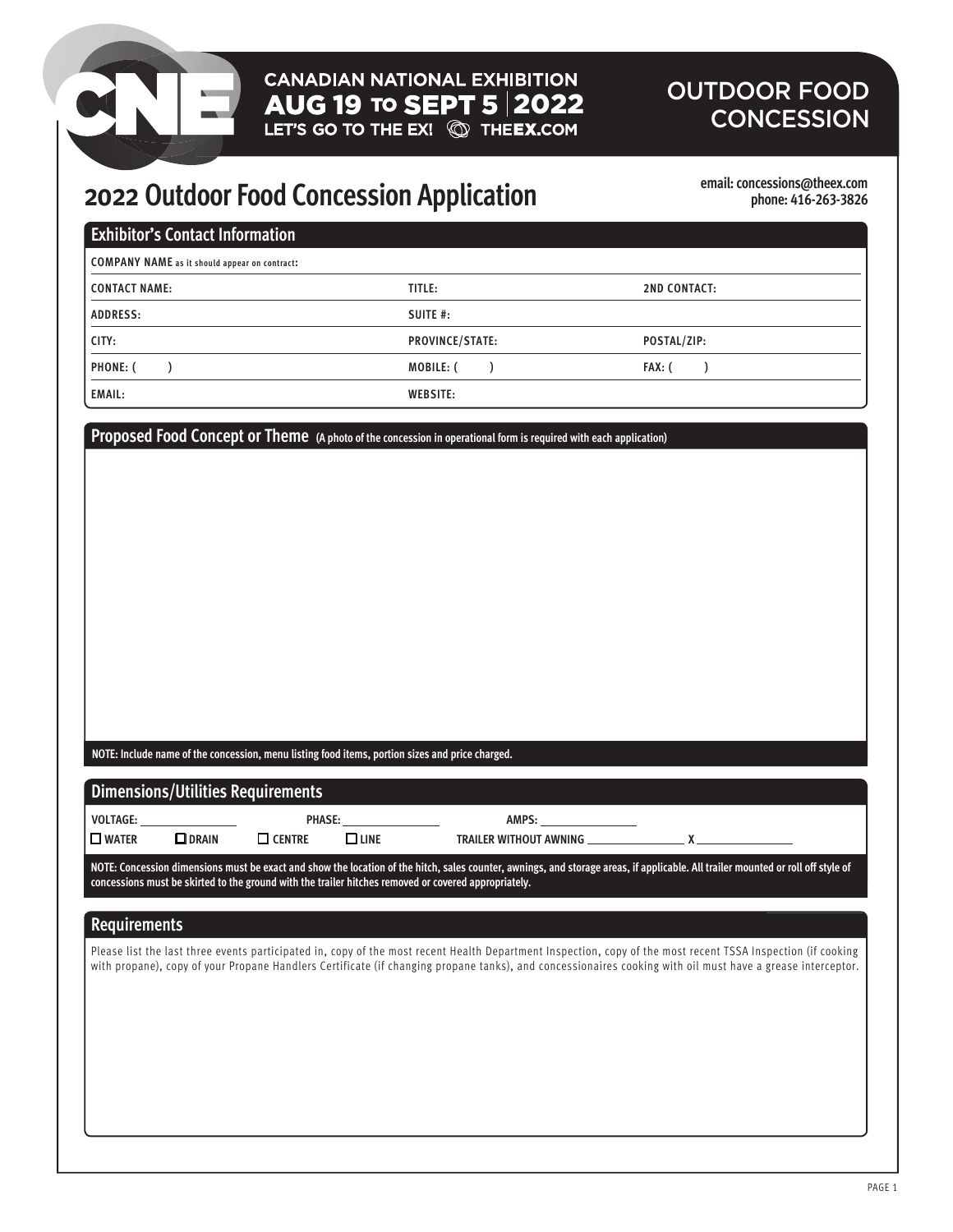# **CANADIAN NATIONAL EXHIBITION**  $\overline{AUG}$  19 to SEPT 5 2022<br>LET'S GO TO THE EX!  $\textcircled{S}$  The EX.COM

## OUTDOOR FOOD **CONCESSION**

## **Insurance NOTE: Insurance Broker/Company used, must be licensed to conduct business in the province of Ontario.**

 FOOD CONCESSIONS: An original Insurance Certificate for \$5 million each for public liability and property damage must be provided at least 45 days prior to the opening of the CNE or you will not be permitted to open your location.

**Please indicate below if you require information on the CNE recommended Insurance Broker/Company.**

**I HAVE MY OWN INSURANCE BROKER/COMPANY WHO WILL BE ISSUING MY INSURANCE CERTIFICATE.**

**I DON'T HAVE MY OWN INSURANCE BROKER/COMPANY, PLEASE SEND INFO ON THE CNE RECOMMENDED INSURANCE BROKER/COMPANY.**

## **The CNEA Rules & Regulations governing concessions shall take precedence over these Exhibit Guidelines.**  The CNEA Rules & Regulations form part of your official contract.

**SCHEDULE "A" CANADIAN NATIONAL EXHIBITION RULES AND REGULATIONS GOVERNING EXHIBITS AND LICENSES**

## **DEFINITIONS**

In interpreting the rules and regulations, the following definitions shall apply:

| "CNE"                | Canadian National Exhibition Association, represented by the Executive Directors or their duly appointed designate                                 |
|----------------------|----------------------------------------------------------------------------------------------------------------------------------------------------|
| "Exhibition"         | Eighteen (18) day period of the annual fair $-$ (August 19 - September 5, 2022)                                                                    |
| "Exhibitor/Licensee" | Person, corporation or other legal entity signing the contract or on whose behalf it is signed also interchangeably referred to below "Exhibitor". |

## Article 1 -THE EXHIBITOR COVENANTS AND AGREES:

| 1. | Gender                                                                                                                                                                                                                                                                                                                                                                                                                                                                                                                                                                                                                                                                                                                                                                                                                                                                                                                                                                                                                                                                                                                                                                                                                                                                                                                                                                                                                                                                                                                       |
|----|------------------------------------------------------------------------------------------------------------------------------------------------------------------------------------------------------------------------------------------------------------------------------------------------------------------------------------------------------------------------------------------------------------------------------------------------------------------------------------------------------------------------------------------------------------------------------------------------------------------------------------------------------------------------------------------------------------------------------------------------------------------------------------------------------------------------------------------------------------------------------------------------------------------------------------------------------------------------------------------------------------------------------------------------------------------------------------------------------------------------------------------------------------------------------------------------------------------------------------------------------------------------------------------------------------------------------------------------------------------------------------------------------------------------------------------------------------------------------------------------------------------------------|
|    | Wherever the singular or masculine is used the same shall be construed as meaning the plural or feminine, or body corporate or politic,<br>where the context so requires.                                                                                                                                                                                                                                                                                                                                                                                                                                                                                                                                                                                                                                                                                                                                                                                                                                                                                                                                                                                                                                                                                                                                                                                                                                                                                                                                                    |
| 2. | <b>Regulatory Authorities/And Regulations</b>                                                                                                                                                                                                                                                                                                                                                                                                                                                                                                                                                                                                                                                                                                                                                                                                                                                                                                                                                                                                                                                                                                                                                                                                                                                                                                                                                                                                                                                                                |
|    | (a) The Exhibitor will comply with all laws of the Government of Canada and the Province of Ontario, all bylaws of the City of Toronto and its successors and all<br>rules and requirements of the police and fire departments or other applicable regulatory bodies and will not do nor suffer to be done anything on the<br>premises during the time of the contract in violation of any such laws, bylaws, rules and requirements. If the attention of the Exhibitor is called to any such<br>violation on the part of the Exhibitor or any person employed by or admitted to the premises by the Exhibitor, the Exhibitor will immediately cease or<br>remedy such violation. Notwithstanding the generality of all foregoing, the Exhibitor will comply with the Employment Standards Act governing employers<br>and employees performing services at the Exhibition.                                                                                                                                                                                                                                                                                                                                                                                                                                                                                                                                                                                                                                                   |
|    | (b) The Exhibitor shall abide by and conform to all rules and regulations from time to time adopted or prescribed by the CNE, for the government and<br>management of the Exhibition.                                                                                                                                                                                                                                                                                                                                                                                                                                                                                                                                                                                                                                                                                                                                                                                                                                                                                                                                                                                                                                                                                                                                                                                                                                                                                                                                        |
|    | (c) The CNEA's interpretation of the Rules and Regulations shall govern unless a court finds that the CNEA's interpretation is not possible. CNE management<br>shall also have the absolute right and discretionary power to relax, vary or cancel any of these rules and regulations in individual cases.                                                                                                                                                                                                                                                                                                                                                                                                                                                                                                                                                                                                                                                                                                                                                                                                                                                                                                                                                                                                                                                                                                                                                                                                                   |
|    | (d) That the Exhibitor shall not use nor bring or allow to be brought onto the premises or store any material or substance, nor do any act or permit any act to be<br>done on the premises which will increase the fire hazard of the premises or will have the effect of increasing the premium or premiums payable on any<br>insurance held by the CNEA on the premises or render any such policy of insurance liable to cancellation or render such policy of insurance invalid.                                                                                                                                                                                                                                                                                                                                                                                                                                                                                                                                                                                                                                                                                                                                                                                                                                                                                                                                                                                                                                          |
|    |                                                                                                                                                                                                                                                                                                                                                                                                                                                                                                                                                                                                                                                                                                                                                                                                                                                                                                                                                                                                                                                                                                                                                                                                                                                                                                                                                                                                                                                                                                                              |
| 3. | Insurance and Indemnification                                                                                                                                                                                                                                                                                                                                                                                                                                                                                                                                                                                                                                                                                                                                                                                                                                                                                                                                                                                                                                                                                                                                                                                                                                                                                                                                                                                                                                                                                                |
|    | (a) The Exhibitor shall effect, maintain and keep in force, at its sole cost and expense throughout the duration of this Agreement, comprehensive general liability<br>insurance in the amount of not less than FIVE MILLION DOLLARS (\$5,000,000) per occurrence including provisions for blanket contractual liability coverage,<br>cross liability and severability of interests. Such insurance shall name the Canadian National Exhibition Association, the Board of Governors of Exhibition<br>Place, Maple Leaf Sports & Entertainment and the City of Toronto as additional insureds and shall indemnify such additional insureds against actions, suits,<br>claims and demands, including reasonable legal costs incurred, resulting from negligence by the Licensee arising out of its activities related to this<br>agreement, and that a certificate confirming the foregoing shall be provided to the CNE at least 45 days prior to the opening of the CNE failing which the<br>exhibitor will not be permitted to open their location. The Exhibitor hereby agrees that any insurance policies purchased by the Canadian National Exhibition<br>Association, City of Toronto, the Board of Governors of Exhibition Place, Maple Leaf Sports & Entertainment Ltd., and their respective elected and appointed<br>officials, directors, officers, employees and agents shall apply only as excess insurance after the applied amounts of insurance on the Exhibitor's insurance<br>policies have been exhausted. |
|    | (b) Every Exhibitor shall fully indemnify and save harmless the Canadian National Exhibition Association, the Board of Governors of Exhibition Place, Maple Leaf<br>Sports & Entertainment, and the City of Toronto, and their respective elected and appointed officials, directors, officers, employees and agents from and<br>against all claims and demands, costs, charges and expenses, which it may incur, suffer or be put to by reason of any accident, or death, or of any person or<br>property suffering damage or injury through or by reason of any such exhibit.                                                                                                                                                                                                                                                                                                                                                                                                                                                                                                                                                                                                                                                                                                                                                                                                                                                                                                                                              |
|    | (c) The issuance of a license or the making of a contract for an exhibit or booth does not create a legal relationship or partner or business co-venture between an<br>exhibitor and the CNE or any of the other parties listed in the foregoing provisions.                                                                                                                                                                                                                                                                                                                                                                                                                                                                                                                                                                                                                                                                                                                                                                                                                                                                                                                                                                                                                                                                                                                                                                                                                                                                 |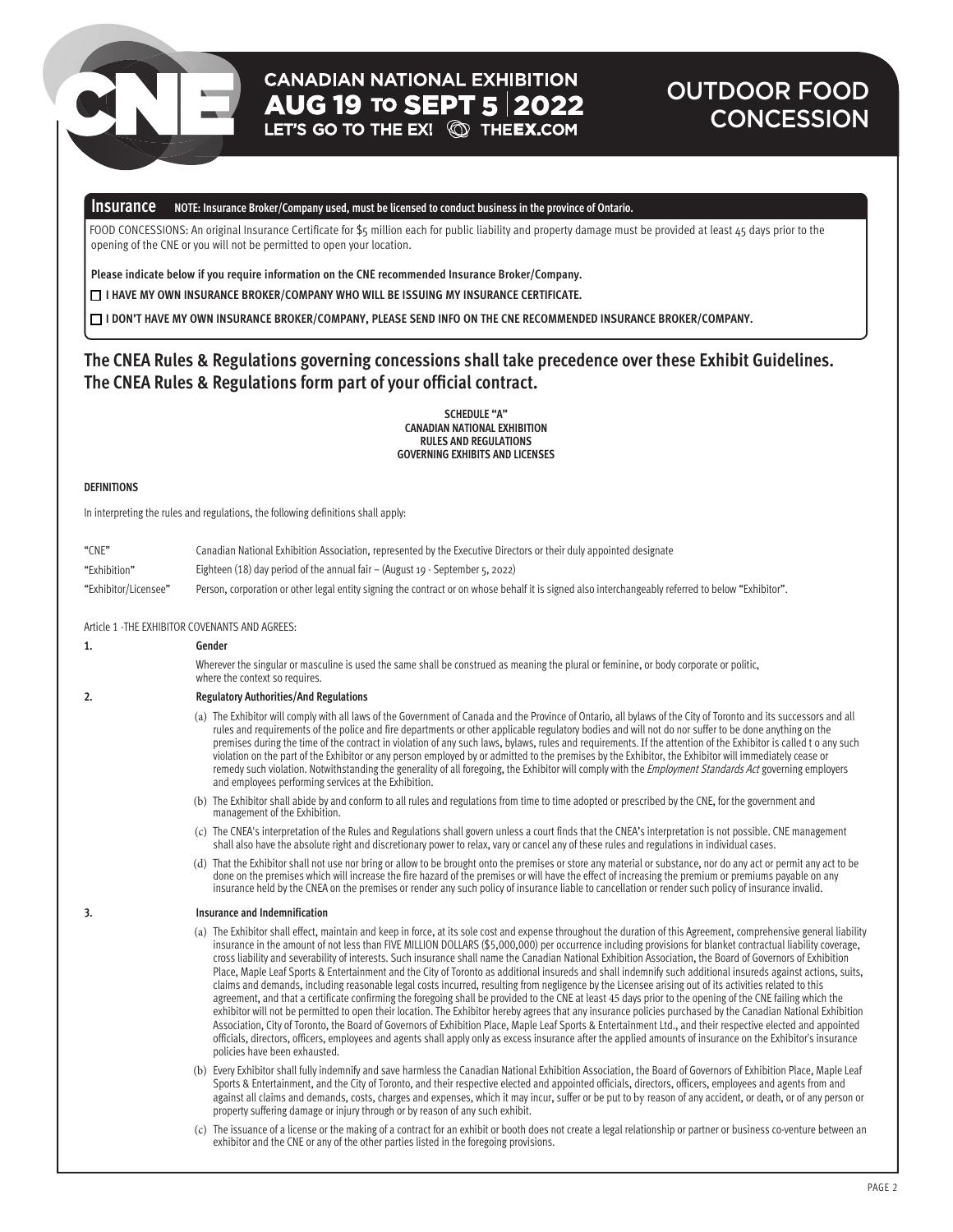## OUTDOOR FOOD **CONCESSION**

## **4. General Rules**

- (a) In all cases, the CNE reserves the right to reject or accept an application for rental of exhibit space or a license at any time for any reason. The allotment of space shall be at the discretion of the CNEA.
- (b) The CNE has a responsibility to expose the CNE's attendees to new products and services. All applicants will be subject to a review of their products and/or services. The purpose of this review is to ensure that the show is fresh and exciting, and products diversity is maintained to a satisfactory level as deemed by show management.
- (c) Only the products/services of the said Exhibitor as specified on the contract/license, may be shown, exhibited and sold. It is imperative that the Exhibitor fully disclose the products/services that will be shown, exhibited or sold on the contract/license or as an attachment thereto. CNE reserves the right to order products removed or order the cessation of provision of services that have not been disclosed or have been deemed not to be suitable for sale or exhibition at the CNE. Other products to be exhibited on the attached license may be changed upon approval by the parties, however all changes must be submitted in writing at least 30 days prior to the first day of the CNE.
- (d) Space allotted pursuant to the License Agreement may be used only for the purpose stipulated in the License Agreement. The Exhibitor shall not use or permit space to be used for any other purpose.
- (e) All exhibits must be accessible to the public during the hours of operation specified by the CNE and the Exhibitor shall not charge for admission to an exhibit. All areas of an exhibit, other than a portion of the booth used for storage, must be clearly visible.
- (f) Donations/Charitable Solicitations Exhibitors are not permitted to solicit donations on behalf of any charitable or non-charitable organization, group or individual as part of their activities at the CNE. The CNE reserves the right to cancel a contract/license and close a booth if an Exhibitor/Licensee engages in prohibited solicitation activities.
- (g) The CNEA shall have the right to inspect the Exhibitor's premises at all times
- (h) The CNEA may, in its discretion, determine if a transaction is unconscionable, grossly unfair or in violation of the posted sales policy and, in that event, require the Exhibitor reverse any sale made and to refund the money in full.

### **5. Payment Schedule**

- (a) Payments by an Exhibitor are based on a percentage of the gross receipts of the Exhibitor.
	- Net sales are gross receipts less HST/GST as applicable which are collected by the Exhibitor on customer purchases. The amount payable to the CNEA is equal to the net sales multiplied by 25% plus HST (13%).
	- A report of net sales and applicable rental payment plus HST must be made daily prior to 4:00 pm on the day following the day for which the net sales are reported at a designated location on the grounds.
	- All food concessions must use a cash register or POS machine and the register tapes must be included with the report of the daily gross sales. The CNEA reserves the right to specify the type of register to be used. Food concessions may work without cash registers, with the approval from the CNEA. If approved to operate without a cash register, the Exhibitor will be required to pay an audit fee.
- (b) Percentage vs. Minimum Rent (minimum space 10' x 10')

• Food: 25% of net sales vs. footage rental (\$110.00 per front foot plus depth charge of \$5.00 per square foot over 10 feet) whichever sum is greater plus HST.

- (c) Should any payment that is required or any othercharges whatsoever remain unpaid at the start of the Exhibition, the Exhibitor will not be permitted to open its location
- (d) Exhibitor shall pay all other fees and assessments as they are brought forward and invoiced.

## **6. Default and Cancellation**

- (a) If, for any reason, a contract is cancelled by the Exhibitor or by the CNEA for any reason whatsoever, the following fee will be retained by the CNE:
	- Prior to July 6, 2022 fifty percent (50%) of the total deposit.
	- After July 6, 2022 the 100% of the total deposit.
- (b) The Exhibitor shall provide written notice to the CNEA of any cancellation of its intended use of the space and, upon the giving of such notice, the CNEA shall be at liberty to use the space in such manner and for such purposes as it sees fit without liability or accountability to the Exhibitor in any respect whatsoever.
- (c) The Exhibitor will not be permitted to sublet the allotted space allotted or any portion thereof.
- (d) Contracts/Licenses may be cancelled by the CNE for any reason that, in its sole discretion, it determines appropriate including (but not limited to) situations where Exhibitors fail to occupy the space allotted to them with the exhibit specified on their contract and fail to be fully operational by noon of the day proceeding the first Exhibition day and where undeclared products or services are offered for sale by the Exhibitor. In the event of cancellation, the CNEA shall retain all funds paid by the Exhibitor as liquidated damages.
- (e) If any Exhibitor is in breach or default of any of the rules and regulations of the CNE, the contract/licensee may be cancelled at the option of the CNE and the exhibit removed immediately at the Exhibitor's expense. The decision as to what constitutes a breach or default under the CNE's rules and regulations rests with the CNEA and its decision shall be final.
- (f) Under no circumstances is the CNEA liable for any damages (direct, indirect, special or consequential) that may have been or were suffered (either directly or<br>indirectly) by the Exhibitor due to the termination or canc
- (g) In the event that the Exhibitor becomes bankrupt or insolvent or has a receiving order made against it or makes an assignment for the benefit of its creditors or if any order is made or resolution is passed for the winding up of the Exhibitor or the Exhibitor takes the benefit of any statute for the time being in force relating to bankruptcy or insolvent debtors, then the CNEA shall be entitled, in addition to whatever rights are provided in the relevant legislation, at its option, to terminate this Agreement immediately and enter into possession of the premises, to the exclusion of the Exhibitor.
- (h) In the event the Exhibitor defaults in the payment of any sum of moneyrequired to be paid to the CNEA as provided in this Agreement, at the times and in the manner specified in this Agreement, or if any default be made bythe Exhibitor in the performance of any of the covenants or obligations herein contained, then the CNEA mayterminate this Agreement and the Exhibitor shall not thereafter have anyrights to the use and occupation of the premises.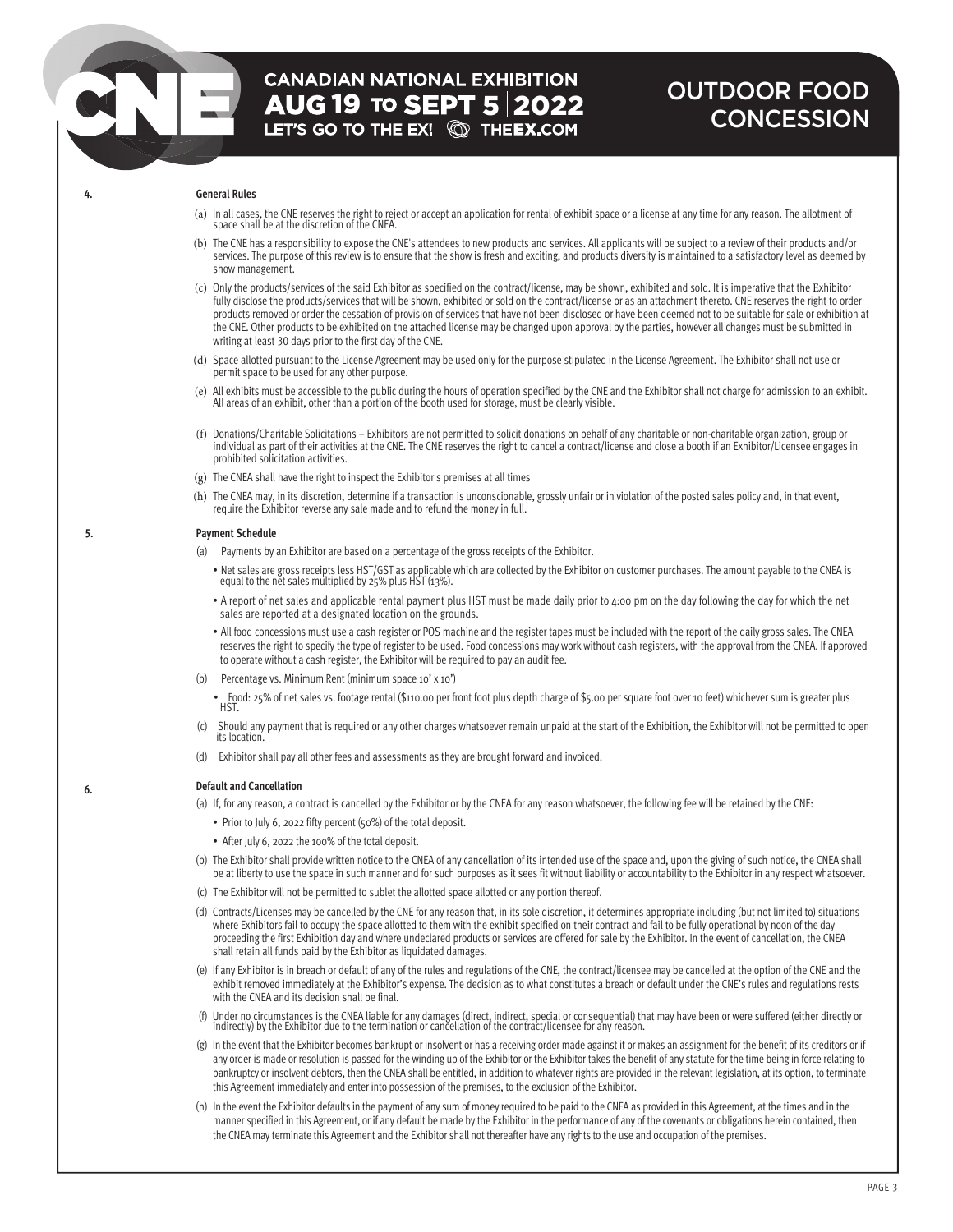# **CANADIAN NATIONAL EXHIBITION AUG 19 TO SEPT 5 2022**<br>LET'S GO TO THE EX! **QD THEEX.COM**

## OUTDOOR FOOD **CONCESSION**

- (i) It is understood and agreed that the Exhibitor named herein is the party in interest and the Exhibitor is not acting for or on behalf of an undisclosed principal and should it hereafter appear that the Exhibitor is not the party in interest, that fact shall be grounds for permitting the CNEA to immediately cancel this Agreement and any remaining portion of the time thereof without liability on the part of the CNEA.
- $(i)$ In the event of any revocation or variation of the License, the CNEA shall have the right to retain all or a portion of the monies paid to it by the Exhibitor and apply the said monies as a credit against its actual costs and expenses and any damages which it may have suffered or incurred as a result of the granting of the License or the revocation or variation thereof.
- (k) In case the premises or any designated area therein shall be destroyed or damaged by fire or any other cause, or if any casualty or unforeseen occurrence shall render the fulfillment of this Agreement by the CNEA impossible, including constraints imposed by a pandemic, then and thereupon this Agreement shall terminate and the Exhibitor shall pay rental fees for the designated areas only up to the time of such termination at the rates herein specified, and the Exhibitor hereby waives any claim for damages or compensation should this Agreement be so terminated, provided, however that this paragraph shall not be construed to be a waiver by the CNEA of any rights it may have against the Exhibitor to recover damages as a result of such fire or other cause.
- (l) The Exhibitor shall pay to the CNEA such solicitor's fees on a full recovery basis for fees incurred by the CNEA in enforcing any of its rights pursuant to the License Agreement.

## **7. License**

The CNE will issue a license/contract which will identify and define the following:

- exhibit location;
- name of the Exhibitor (company or individual as named on the contract);
- name on signage;
- specific products/services that may be shown, exhibited, performed or sold; and
- term of the license/contract.

Only Exhibitors in possession of a license/contract may occupy space at the Canadian National Exhibition.

### **Concession or Exhibit Regulations**

The Exhibitor/Licensees concession or exhibit shall adhere to the following standards. The concession/exhibit must:

(a) be in good structural condition as determined by the CNEA's Safety Engineer;

- (b) be attractive (new or clean material or new paint; new or clean equipment);
- (c) all concessions must be skirted;
- (d) have identifying signage which is professionally painted and installed;
- (e) clearly display, through professional signage, the sales policy and price of the products for sale;
- (f) have all electrical hook-ups C.S.A. approved and in compliance with all electrical code standards;

(g) have all plumbing (hoses, etc.) hook-ups leak free. These must be C.S.A approved and up to plumbing code standards. Containers with grease must not be dumped in the sewers;

(h) contain a suitable fire extinguisher as determined by the fire code;

- (i) meet applicable Health Regulations;
- (j) adhere to all applicable local ordinances;
- (k) meet applicable fire and safety codes;
- (l) have grease interceptors if cooking with oil;

(m) be as depicted in the original proposal. Substitutes will not be accepted unless permission in writing is granted by the CNEA. When drawings are submitted, the booths must meet these requirements and be an accurate presentation of the drawing.

During the operation, health inspections will be performed. The Health Inspector designated by the CNEA shall, at all times, have access to all areas of the concession and can take food samples he/she feels are required to effectively perform his/her duties. Refusal by an Exhibitor to allow access or provide samples, can result in immediate closure of the concession.

In case inspection and laboratory analysis reveal unsatisfactory results, the Exhibitor will be notified and given direction as to remedial action. Within 72 hours after notification, a re-inspection will be performed at the Exhibitor's expense, and if results are again unsatisfactory, the CNEA has the right to:

- (a) order the Exhibitor to change its physical environment to eliminate the problem;
- (b) order menu and preparation changes; or

(c) close the concession.

## **Unions**

- (a) The Exhibitor shall abide by any local UNION regulations and any relevant collective agreements in force between the CNEA and/or the Board of Governors of Exhibition Place and any union and, in any event, will pay at least the minimum required wage under the *Employment Standards Act*. The Exhibitor will also obtain any clearance required by any union or trade organization having authority or jurisdiction with respect to the event or work performed on the premises.
- (b) The CNEA shall have the right to terminate the agreement in the event of a strike, lockout or any other labour dispute directly or indirectly involving the CNE and/or the Board of Governors of Exhibition Place or the Exhibitor which, in the opinion of the CNEA, may adversely affect the CNE and/or the Board of Governors of Exhibition Place or any of its activities.

**9.**

**8.** 

PAGE 4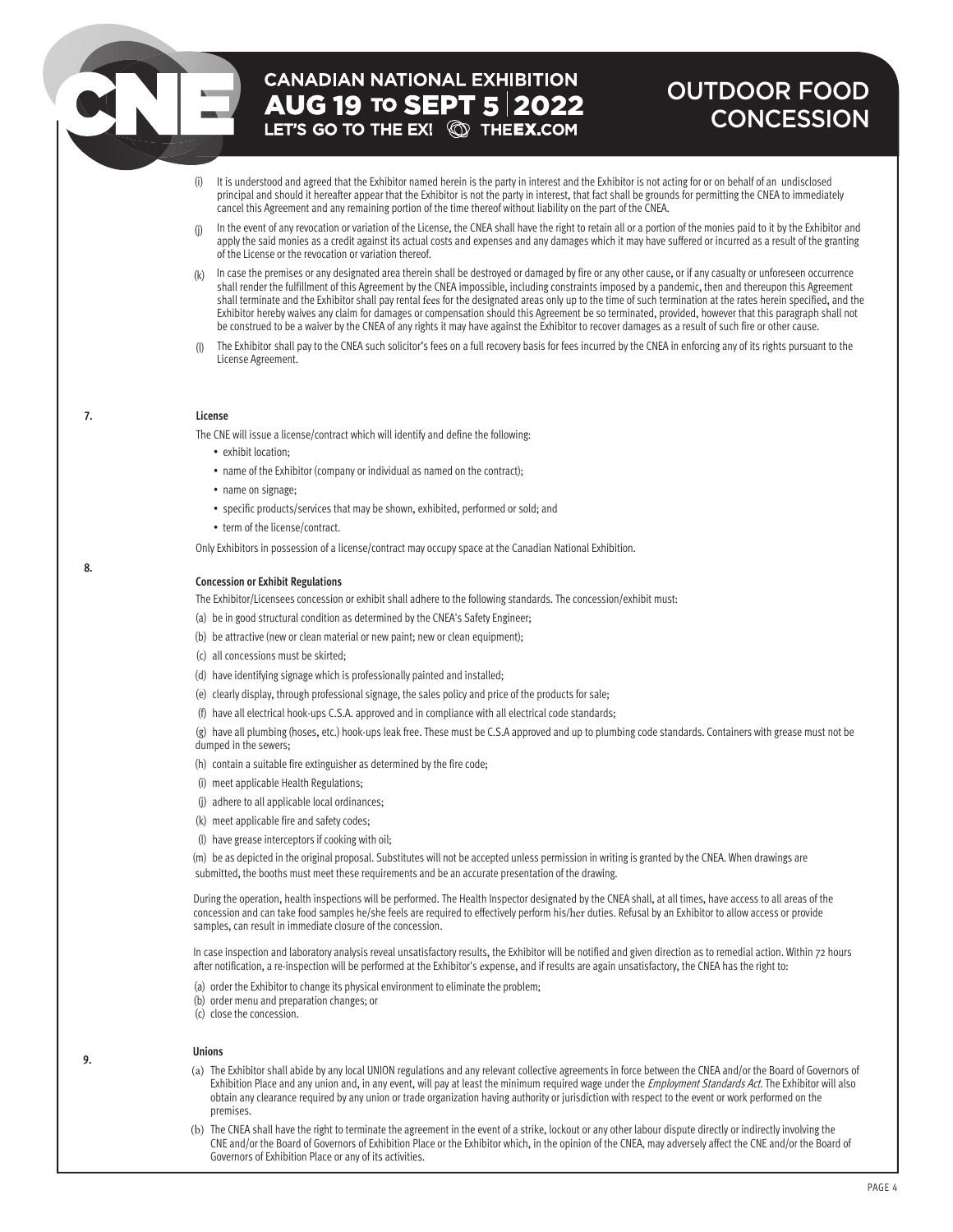# **CANADIAN NATIONAL EXHIBITION AUG 19 TO SEPT 5 2022**<br>LET'S GO TO THE EX! © THE**EX.**COM

## OUTDOOR FOOD **CONCESSION**

### **10. Fire and Safety**

(a) All exhibits are subject to the provisions of Ontario Regulation 213/07 (Ontario Fire Code) as amended from time to time. For further consult the Ontario Fire Code available at www.publications.gov.on.ca or at https://www.canlii.org/en/on/laws/regu/o-reg-213-07/latest/o-reg-213-07.html?resultIndex=1

(b) No flammable liquids, gases, explosives, or other dangerous substances will be permitted in any exhibit location, other than those required for cooking. (c) All materials, booth installations and products must comply with all the regulations established by the Fire, Hydro, Buildings and Health Departments of the City of Toronto, the Province of Ontario, and Health Canada, their successors and the CNEA.

(d) All electrical hook-ups must be C.S.A. approved and in complete compliance with all electrical code standards.

(e) Exhibitors of machinery in motion or any other exhibit liable to cause accident, death, injury or damage to persons or property coming in contact with them, shall guard their exhibit and protect the public from coming in contact therewith.

## **11. Conduct of Exhibits**

- (a) The Exhibitor shall adhere to the "Move In" schedule prescribed by the CNEA.
- (b) Exhibits must be fully staffed and operational no later than fifteen (15) minutes prior to the designated opening time of the Exhibition. The Exhibitor will adhere to the dates and hours of operation set by the CNE as stated in the contract.
- (c) Exhibitors must arrange and conduct exhibits only in the space allotted to them in a neat and orderly manner.
- (d) Exhibitors must confine their exhibit and all other exhibit activities within the limits of their allotted space. Salespeople and demonstrators are prohibited from operating in any location on the Exhibition site other than that specified in the contract/license. The Exhibitor has no right to use or occupy any areas other than that specified on the License Agreement.
- (e) The Exhibitor acknowledges that it is one of many Exhibitors and agrees to reasonably cooperate with the other Exhibitors and not to interfere with them or create any nuisance to them, the CNEA or the people attending the Exhibition. Undue noise in the operation of exhibits or unseemly methods employed in sales or demonstration activities is not permitted. Further, offensive language and/or inappropriate mannerisms or behavior directed towards CNE staff, other Exhibitors or members of the public will not be acceptable. The decision of what constitutes a breach of this section shall rest with the CNEA, whose decision shall be final (as set out in section 6(e) above. Any dispute among exhibitors shall be settled by an Executive Director of the CNEA or the person she/he delegates, and her/his decision is final.
- (f) The use of any amplification system, musical instrument(s), or any other similar device used in connection with an exhibit for the purpose of attracting attention is prohibited except where special permission from the CNEA has been obtained after details of the proposed installation have been submitted for approval.
- (g) No Exhibitor will conduct any raffle or draw before obtaining a license from the City of Toronto or the Alcohol and Gaming Commission of Ontario as applicable and permission has been obtained in writing from the CNEA. In order to obtain permission, the ballot stating the date of the draw (which cannot be later than the closing date of the CNE) and prizes i.e., first prize, second prize must be shown and the Exhibitor must comply with the Raffle Licence Terms and Conditions. These prizes must be drawn by a member of the CNE staff. The Exhibitor holding the draw will not be permitted to use raffle participant information for marketing or promotional purposes that links the winning of the raffle prize at the CNE with the purchase of a product or service. The Exhibitor agrees that the salesperson will not approach the prospective customer saying they won a prize at the CNE. Prizes offered must be products of the company holding the draw, unless otherwise agreed to by the CNEA. Any Exhibitor or employees of its company who do not conform to these regulations and/or the Raffle Licence Terms and Conditions may forfeit their company's right to participate in future Exhibitions.
- (h) All exhibits shall be kept in a clean and tidy condition and all sweeping, dusting, removal of refuse etc., shall be done each day at closing. Refuse must be removed to bins provided for that purpose.
- (i) Exhibitor may not assign this contract and may not permit or sublet all or any part of its assigned booth space to be used by any other business or firm unless<br>.CNEA Management has given prior written approval. Any suc
- (j) Exhibitor may use the CNE logo to promote only his/her participation at the Exhibition. It cannot be used in any way that is perceived as an endorsement by the Canadian National Exhibition of the Exhibitor's company, product, and/or service.

## **12.** Personnel

- (a) Every person working in a food concession must have a Food Handler's Certificate (or equivalent as approved by the Board of Health), which shall be prominently displayed in the booth or on the person.
- (b) Every person working in a food concession must be dressed in a manner satisfactory to meet health regulations and must be groomed in a manner to ensure health and sanitations.
- (c) All food handlers whose hand come into direct contact with raw food items, must adhere to all health regulations.
- (d) Uniforms must be clean and neat at all times.
- (e) All Exhibitors will provide drinking water the public free of charge. Exhibitor may elect to use an odd sized/shape dispenser, i.e. cone-shaped cup.
- (f) The City of Toronto requires all food concessions to have both hot and cold running water. Any Exhibitor not in compliance with this rule may be closed by the Department of Health.
- (g) All commercial cooking equipment, exhausted and fire protection systems, must meet the NFPA96-1978 code as per section 2.6.1.12 of the Ontario Fire Code as it is amended from time to time.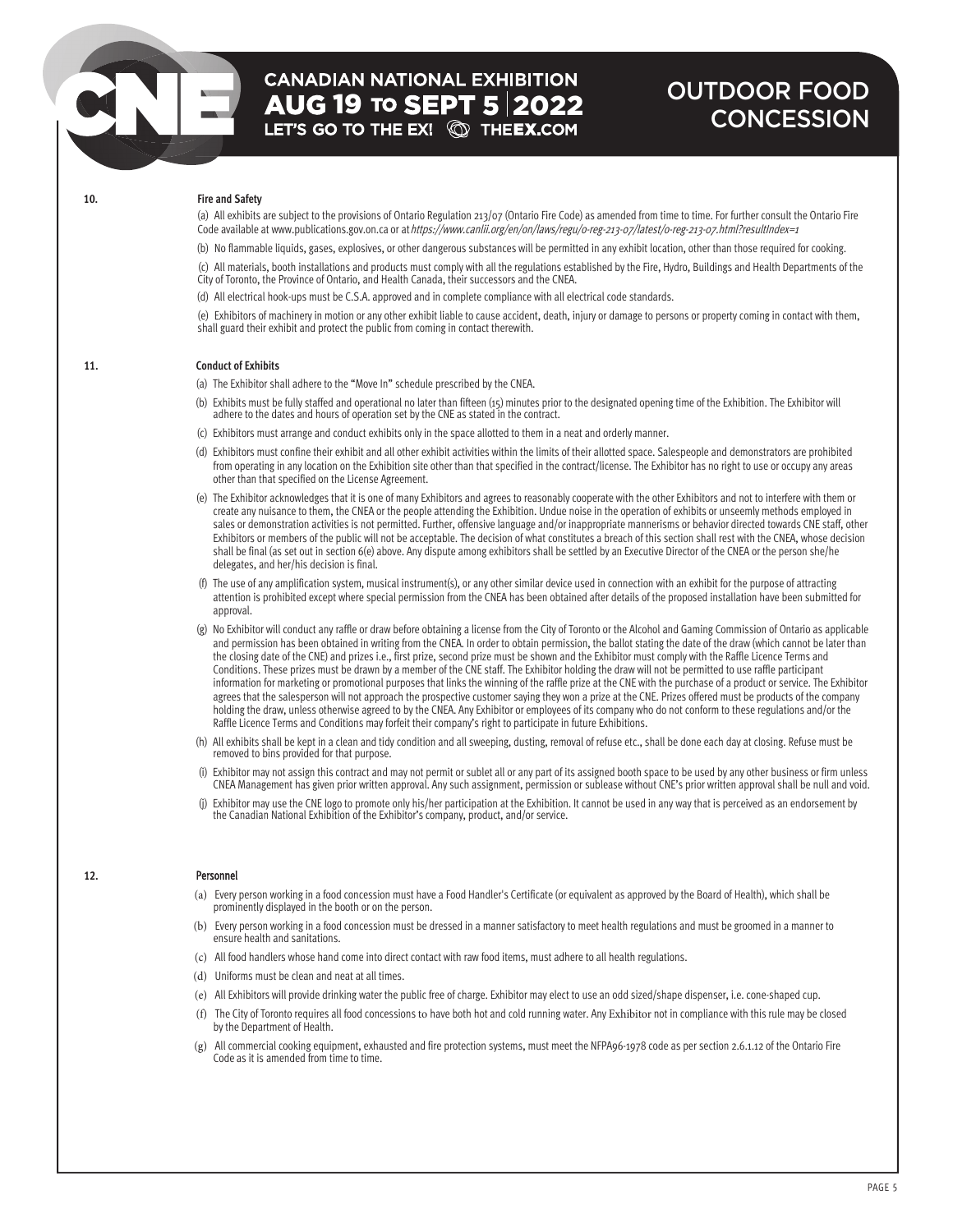# **CANADIAN NATIONAL EXHIBITION**  $\overline{AUG}$  19 to SEPT 5 2022<br>LET'S GO TO THE EX!  $\textcircled{S}$  the EX.COM

## OUTDOOR FOOD **CONCESSION**

**15.** 

## **13. Security and Sponsorship**

- (a) The Exhibitor shall NOT be entitled to secure any sponsorship for the booth or premises licensed from the CNEA. To clarify, the Exhibitor shall not be permitted to display logos, advertising or brand names, other than that strictly pertaining to its own booth, without specific consent, in writing, from the CNEA.
- (b) The Exhibitor agrees to display, at no cost to the CNEA, any signage, logos, and brand names etc., supplied to it by the CNEA for that purpose.
- (c) From time to time the CNEA may enter into sponsor/supplier Agreements which provide the sponsor/supplier with exclusivity on the grounds of Exhibition Place during the period of the Exhibition. Exhibitors affected by such agreements will be required to honour same. In these instances, the Exhibitor will be required to purchase products(s) directly from the sponsor/supplier or its designated agent(s). The CNEA shall inform the Exhibitor of such agreement(s) on a timely basis.

### **14. Protection of Exhibits**

(a) The CNEA will take reasonable precaution to ensure the safety of materials at the Exhibition, but the Exhibitor assumes the risk. Should any exhibit or portion thereof be injured, lost, stolen or suffer damage from any cause whatsoever, the Association and/or the Board of Governors of Exhibition Place, Maple Leaf Sports and Entertainment, and the City of Toronto shall not be liable nor make payment for the value thereof.

(b) Personnel are on duty 24 hours a day to conduct general security on the grounds during the Exhibition. While every effort is made to prevent thefts and similar offenses, the CNEA cannot guarantee that offenses will not take place. It is strongly recommended that the Exhibitor take every precaution to protect its property. The CNEA shall not be held responsible for offenses committed on the grounds.

(c) Any additional security requirements invoked by the Exhibitor must be made with the CNEA-approved company.

## **Security and Damage**

- (a) In addition to any other express provision of the Agreement, the Exhibitor shall not injure or mar, or in any manner deface CNEA premises, and shall not cause or permit anything to be done whereby the premises shall be in any manner injured, marred or defaced and will not drive or permit to be driven nails, hooks, tracks or screws into any part of CNE premises and will not make or allow to be made alterations of any kind therein; provided, however, that if CNE premises or any portion of them shall be damaged by the act, default, or negligence of the Exhibitor or of the Exhibitor/'s agents, employees, contractors, patrons, guests or any person admitted to CNE premises by the Exhibitor, the Exhibitor shall pay to the CNEA upon demand forthwith such sum as shall be necessary to restore CNE premises to their original condition.
- (b) The CNEA reserves the right to eject from the premises the owner, employees or guests who, in the opinion of the CNEA, are conducting themselves in an objectionable manner and the Exhibitor hereby waives all claims for damages arising from the exercise of such right.
- (c) All chattels, furniture or fixtures of whatever nature or kind brought on the premises by ithe Exhibitor during the Exhibition shall be brought on the premises at the sole and exclusive risk of the Exhibitor and the CNEA has made and makes no representations or warranties to the Exhibitor concerning liability for loss or damage resulting therefrom.

### **16. Exhibitors Attendant and Car Passes**

- (a) Passes admitting an Exhibitor or attendant must be purchased at the current price as published. Passes are non-transferable.
- (b) Passes are sold to the extent of parking area is available only. Quantities are therefore limited and space is not guaranteed. **Passes will not be sold to an**  E**xhibitor if its contract has not been paid in full.** Exhibitor should investigate alternative parking arrangements in the event that parking space is unavailable on the CNE grounds.

### **17. Delivery of Goods**

 All vehicle movement including deliveries are subject to the special regulations issued by the CNE regarding time schedules and routes issued with the exhibitor package.

**18. Move Out** (a) The Exhibitor shall adhere to the "Move Out" schedule prescribed by the CNEA. (b) Exhibitors must arrange for the removal of the contents of their exhibit under their own supervision at the termination of the Exhibition. (c) The Exhibitor's exhibit shall not be removed prior to the designated hour of the last day of the Exhibition or as specified in the Move Out Schedule without the prior written consent of the CNEA. (d) The Exhibitor shall remove its exhibit from the Exhibition grounds (leaving its space clear and free of any debris or garbage) by 8:00 pm on Tuesday,<br>September 6, 2022 unless otherwise notified by the Associations repr

(e) If the Exhibitor's exhibit is not removed by 8:00 pm on Tuesday, September 6, 2022 it will be removed by the CNEA at the Exhibitor's expense. In addition,<br>a per diem storage rate of two hundred dollars (\$200.00) per da

#### **19. Harmonized Sales Tax (HST 13%)**

The Harmonized Sales Tax ("HST") applies at a rate of 13% is charged on most transactions in Canada. Residents and non-residents are required to register for the HST if their worldwide annual revenues from taxable sales of goods and services are more than \$30,000 Canadian over a period of four consecutive calendar quarters, or in any particular calendar quarter. Exhibitors should contact the Canada Revenue Agency Excise/HST District Office, Canadian Consulate or Embassy for more specific information on the above. All Exhibitors shall ensure they comply with the applicable laws of Ontario and Canada with respect to the collection and reporting of HST.

#### **20. Force Majeure**

Subject to the terms of this Agreement, each of the parties shall be excused from the performance of any obligation hereunder, with the exception of the payment of monies for services rendered prior to the onset of a force majeure event, to the extent that such obligation is hindered or prevented by any strike, boycott, lockout, or other labour dispute other than a labour dispute with a party's own employees, act of God, any riot, civil disturbance, or any act of war or of public enemy; any fire or theft, any present or future government law, ordinance, rule of regulation, any epidemic or pandemic or any other cause or contingency beyond the parties' control. A part intending to rely on force majeure shall provide notice to the other party stating that it intends to rely on force majeure, specifying what obligations cannot be fulfilled during the force majeure period, why the obligation cannot be fulfilled and when the party expects that the